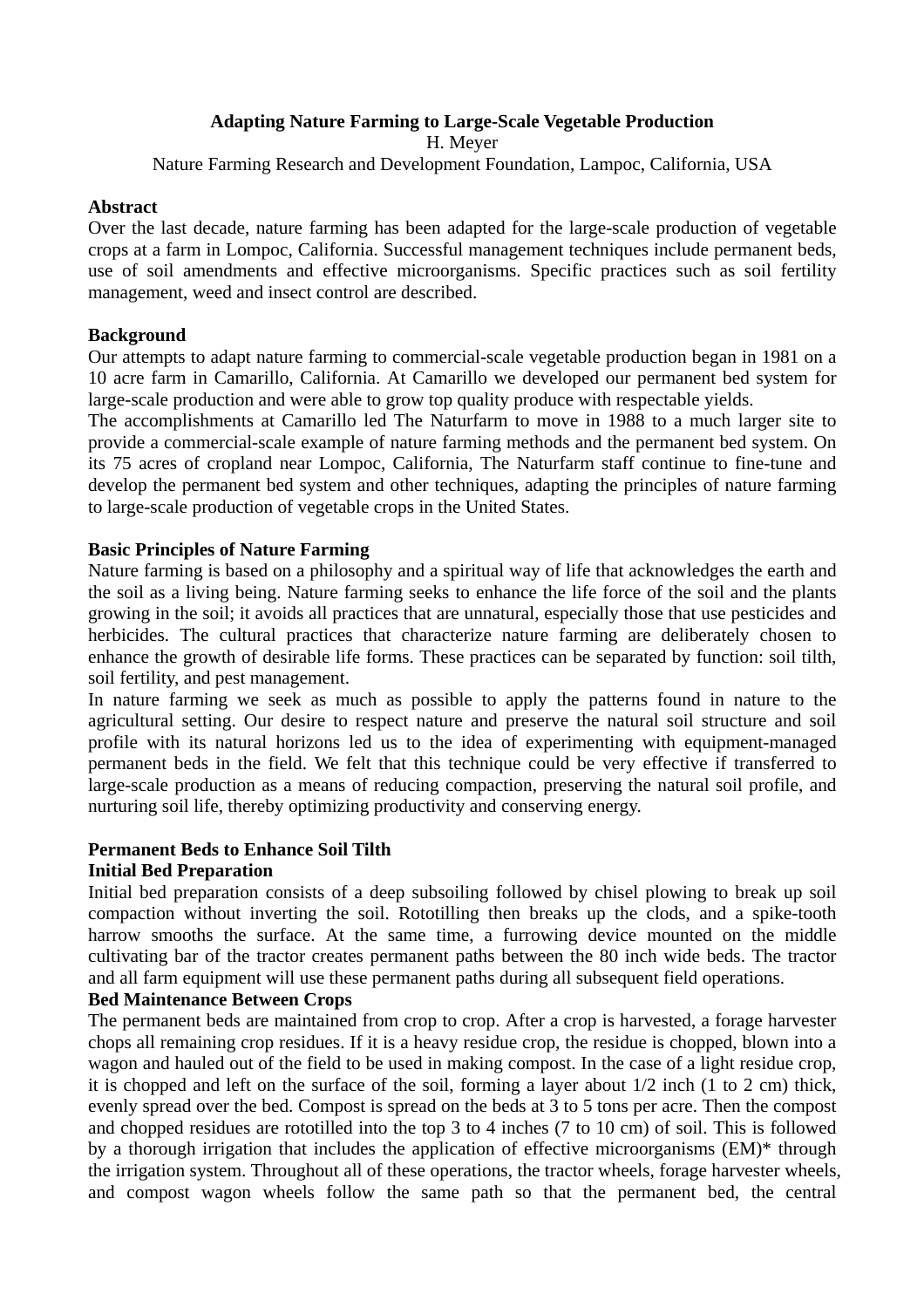crop-growing area, is not compacted or driven upon by any of the farm equipment. In effect this provides a controlled-traffic pattern.

A week or so later, and after decomposition of the crop residues is well underway, we till again with spear-point cultivators mounted behind the tiller. They penetrate deeper than the tiller to prevent compaction and the development of a tiller-pan. They do not invert the soil, but rather create vertical channels into the lower soil profile. Next, the spike-tooth harrow and/or smooth harrow, mounted in the rear of the tractor, smooths the bed for planting crop seeds. A cross-section of the finished bed reveals a loose layer in the top 10 to 15 cm and firmer soil below, with channels to the lower profile allowing easy root penetration. After the preceding tillage operations, the soil profile approximates a natural soil, and becomes more natural as successive crops are grown and as a beneficial soil microflora is developed.

# **Soil Fertility Management**

The Naturfarm's soil fertility program consists of the use of compost, cover crops and effective microorganisms (EM).

The forage harvester, used for chopping crop residues, is also used to collect materials for making compost. Dry grasses are mixed with fresh green-chop from the vegetable fields. The compost pile is layered: a layer of dry grass followed by a layer of fresh green-chop. Each layer is thoroughly watered, and EM 4 is applied to enhance the composting process. By the next day, the temperature of the compost pile has usually increased to approximately  $150^{\circ}F (65.5^{\circ}C)$ .

Mixed cover crops including nitrogen-fixing legumes and fibrous grasses are planted at least every two years to maintain and improve soil tilth and fertility. Sometimes they are incorporated directly into the soil and EM is applied to accelerate their decomposition. At other times, the biomass is removed for composting.

An effective way of applying EM on a large scale is using an injector tank which connects to the irrigation line. The concentrated EM solution is placed in the tank, and EM can then be precisely metered into the irrigation system and evenly spread over the growing area with overhead sprinklers.

#### **Weed Management**

The basic concept in weed management is to sufficiently reduce the number of weeds to allow good crop development and eliminate reseeding which always makes weed management more difficult. Total eradication of all non crop plants is usually impractical and not necessarily desirable. Weeds can provide benefits in both pest and fertility management by serving as alternate host or trap crops for beneficial and/or harmful insects, and by accumulating nutrients for recycling.

#### **Preplanting Weed Germination**

When the seedbed is ready for planting, and before planting crop seeds, preplanting weed germination is encouraged. The field is sprinkler irrigated to germinate weed seeds near the surface. Then, the spike-tooth harrow is used with its teeth set to penetrate only about one inch (3 cm) to avoid bringing new weed seeds to the surface. The roots of the young weed seedlings are exposed and they quickly wither and die. This preplanting weed germination technique vastly reduces weed pressures in the following crop.

#### **Planting**

Precision planters are used to plant vegetable seeds in 2 to 5 parallel rows (depending on the type of crop), allowing future cultivation of the entire bed at one time.

# **Primary Cultivation**

For precise cultivation of small-1eaved vegetables, a double disk cultivator is very effective. It can be used when the crop is at a very young stage since it throws material away from the plant row and prevents burying the young seedlings. The double-disk cultivators can even be used without preplanting weed germination if weed pressure is not too great, because cultivating can be done when the weeds are very young and can be easily controlled. This saves time, water, and energy.